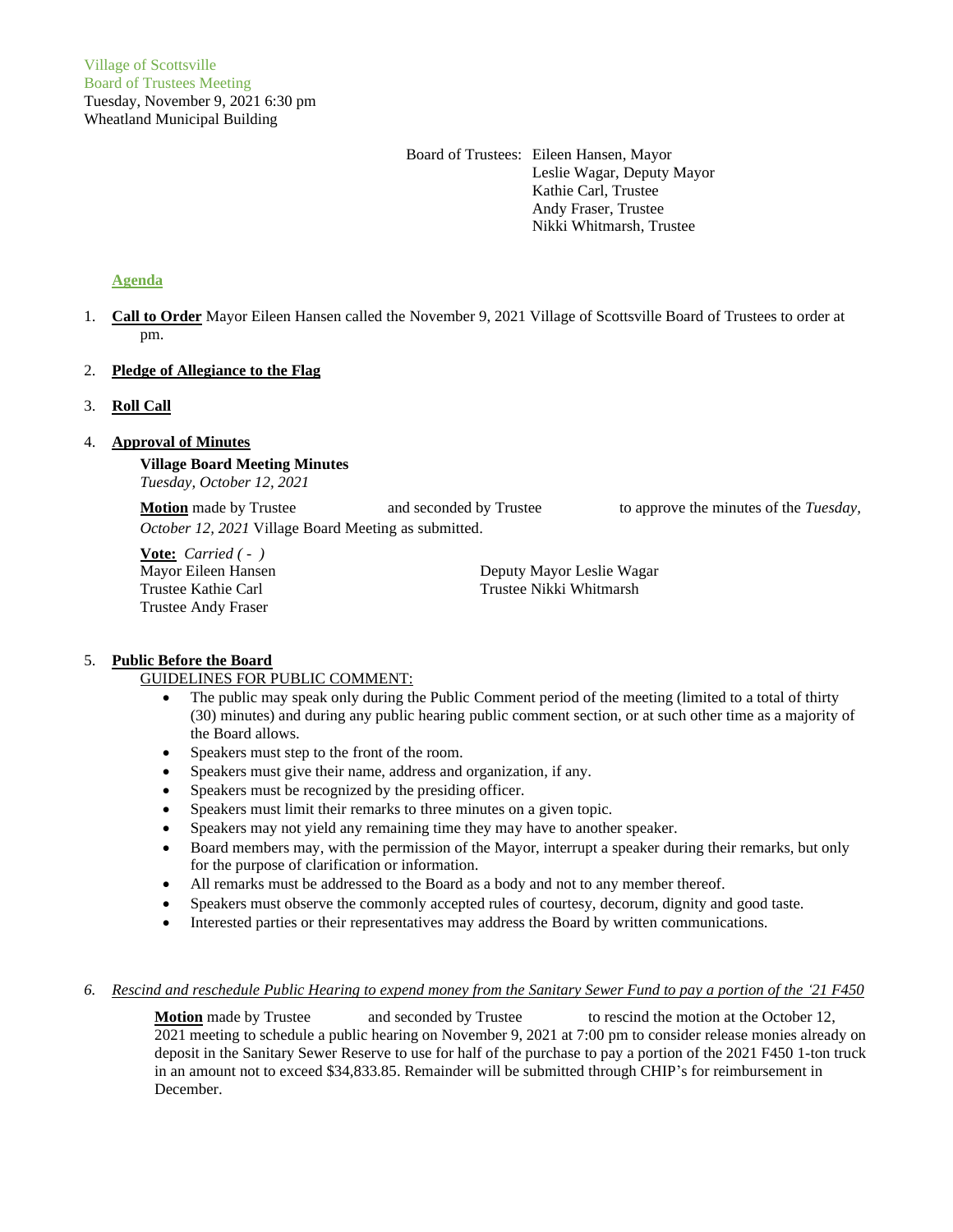**Vote:** *Carried ( - )* Trustee Andy Fraser

Mayor Eileen Hansen Deputy Mayor Leslie Wagar Trustee Kathie Carl Trustee Nikki Whitmarsh

**Motion** made by Trustee and seconded by Trustee to schedule a public hearing on December 14, 2021 at 7:00 pm to consider release monies already on deposit in the Sanitary Sewer Reserve to pay a portion of the 2021 F450 1-ton truck in an amount not to exceed \$17,416.93.

**Vote:** *Carried ( - )* Trustee Andy Fraser

Mayor Eileen Hansen Deputy Mayor Leslie Wagar Trustee Kathie Carl Trustee Nikki Whitmarsh

**Motion** made by Trustee and seconded by Trustee to schedule a public hearing on December 14, 2021 at 7:15 pm to consider release monies already on deposit in the Equipment Reserve to pay a portion of the 2021 F450 1-ton truck in an amount not to exceed \$17,416.93.

**Vote:** *Carried ( - )* Mayor Eileen Hansen Deputy Mayor Leslie Wagar Trustee Kathie Carl Trustee Nikki Whitmarsh Trustee Andy Fraser

*7. Public Hearing Local Law 6-2021 Beckwith Parking Mayor Hansen opened the public hearing by reading the notice from the Sentinel at pm.*

# **Village of Scottsville NOTICE OF PUBLIC HEARING**

**PLEASE TAKE NOTICE** that the Scottsville Village Board will be holding a Public Hearing at the Wheatland Municipal Building, 22 Main Street, Scottsville, New York 14546 November 9, 2021 at 7:15 pm to consider Local Law 6-2021 to amend Section 162-12 the parking of vehicles in the Village of Scottsville is hereby prohibited in the following location: Name of the street is Beckwith Avenue, the side is south, location is the west side of the easterly parking loop at T.J. Connor Elementary School to 30' west.

All interested persons will be given an opportunity to speak for or against the above proposed legislation at the time and location set herein. Comments may also be sent via email to [villageclerk@scottsvilleny.org.](mailto:villageclerk@scottsvilleny.org)

*Public Comment opened at pm.* Public Comment:

*Public Comment closed and Board Comment opened at pm.* Board Comment:

*Public Hearing closed at pm.*

**Motion** made by Trustee and seconded by Trustee to adopt Local Law 6-2021 to amend Section 162-12 the parking of vehicles in the Village of Scottsville is hereby prohibited in the following location: Name of the street is Beckwith Avenue, the side is south, location is the west side of the easterly parking loop at T.J. Connor Elementary School to 30' west.

**Vote:** *Carried ( - )* Trustee Andy Fraser

Mayor Eileen Hansen **Deputy Mayor Leslie Wagar** Trustee Kathie Carl Trustee Nikki Whitmarsh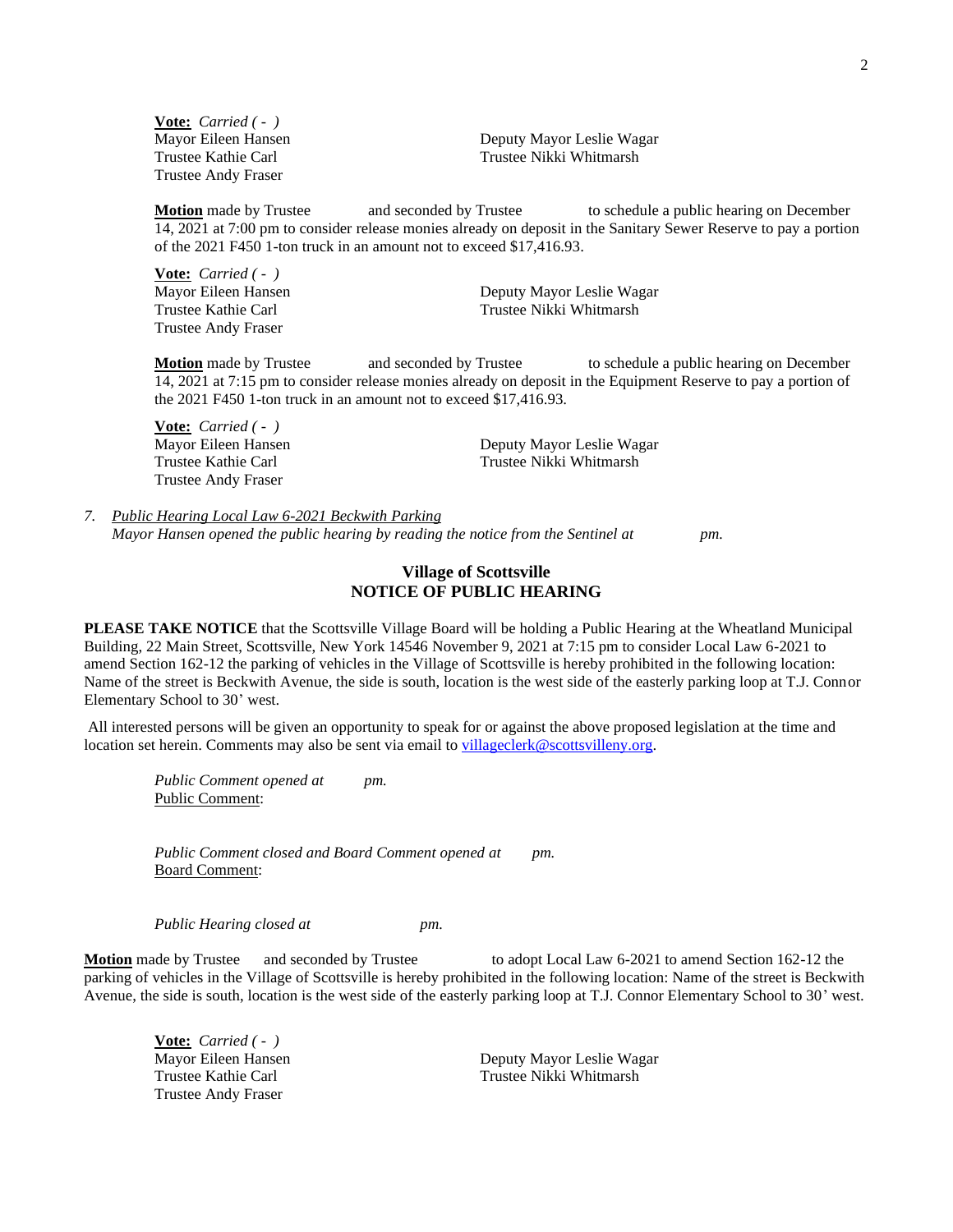*Public Hearing Local Law 6-2021 Beckwith Parking*

*Mayor Hansen opened the public hearing by reading the notice from the Sentinel at pm.*

# **Village of Scottsville NOTICE OF PUBLIC HEARING**

**PLEASE TAKE NOTICE** that the Scottsville Village Board will be holding a Public Hearing at the Wheatland Municipal Building, 22 Main Street, Scottsville, New York 14546 November 9, 2021 at 7:30 pm to consider rescinding Local Law 4- 2021 No parking 30 feet from the most westerly side of the easterly driveway of the Thomas J. Connor School and fifteen feet on either side of any fire hydrant on the south side of Beckwith Avenue.

All interested persons will be given an opportunity to speak for or against the above proposed legislation at the time and location set herein. Comments may also be sent via email to [villageclerk@scottsvilleny.org.](mailto:villageclerk@scottsvilleny.org)

*Public Comment opened at pm.* Public Comment:

*Public Comment closed and Board Comment opened at pm.* Board Comment:

*Public Hearing closed at pm.*

**Motion** made by Trustee and seconded by Trustee to rescind Local Law 4-2021 No parking 30 feet from the most westerly side of the easterly driveway of the Thomas J. Connor School and fifteen feet on either side of any fire hydrant on the south side of Beckwith Avenue.

**Vote:** *Carried ( - )* Trustee Andy Fraser

Mayor Eileen Hansen **Deputy Mayor Leslie Wagar** Trustee Kathie Carl Trustee Nikki Whitmarsh

*Discussion on south side of Beckwith to limit parking to 1 hour or limited.*

### 8. **Reports - Attorney Thomas Rzepka**

- 9. **Department Reports**
	- a) **Building Inspector/Code Enforcement Officer**

**Permits Issued**

**Permits Finalized**

**Code Enforcement**

**Developments/Projects**

**New Items**

**Ongoing Items/Concerns**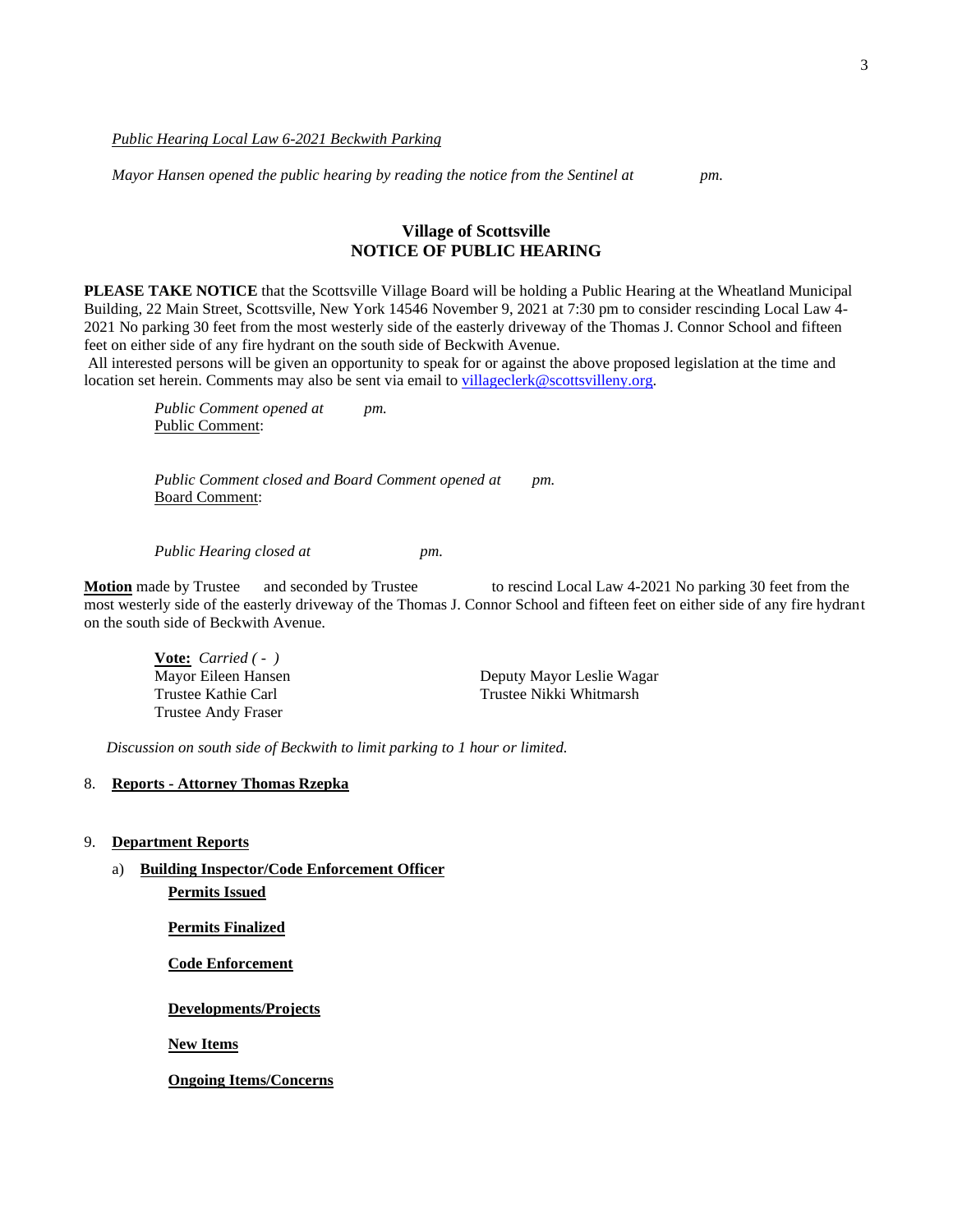### **Upcoming**

#### b) **DPW – Ken Bohn & Todd Schwasman**

- 5 trees planted on Rochester St.
- Terry Tree Service coming in this month for removal and trimming
- Reconditioned the road plow and wing; it is ready for service
- Leafing is underway with a slow start
- Last mow done in the parks the last week of October

## c) **Treasurer – Katie Garner**

#### *Pay Bills:*

**Motion** made by Trustee and seconded by Trustee to approve payables on the AP Check Register Report through November 9, 2021 and prepaid bills with General Payables totaling *\$60,940.99*.

**Vote:** *Carried ( - )* Trustee Andy Fraser

Mayor Eileen Hansen Deputy Mayor Leslie Wagar Trustee Kathie Carl Trustee Nikki Whitmarsh

#### *Treasurers Report:*

## **Expenses:**

|   |          | <b>Overspent Lines</b>           |                               |
|---|----------|----------------------------------|-------------------------------|
|   | A.5110.2 | <b>Street Maint Equipment</b>    | 1-ton submitting for CHIPs    |
| F | G.8120.2 | <b>Sanitary Sewers Equipment</b> | <i>1-ton (Public Hearing)</i> |

# *e*

### *e* **Updates:**

*f* Submitted documents for 1-Ton reimbursement under CHIPS & EWR total requested \$ 34,778.85

*o* Payment should be received mid-December

Received the new chairs, some tables and all carts for Johnson Park

*E* Fire District Final Fire Radio BOND Payoff invoice sent over

| <b>ARPA</b> Expenses            | Planned<br>Expenses | Paid to date |
|---------------------------------|---------------------|--------------|
| Phone System Cloud Conversion   | \$<br>1,080.00      | 1,080.00     |
| <b>Johnson Park Flooring</b>    | 11,200.00           |              |
| <b>Johnson Park Furnishings</b> |                     |              |
| Chairs                          | 1,269.12            | 1,269.12     |
| Tables                          | 1,340.00            | 537.08       |
| Racks                           | 575.68              | 575.68       |
|                                 | \$<br>15,464.80     | 3,461.88     |

*Extra Garbage and Recycling Totes*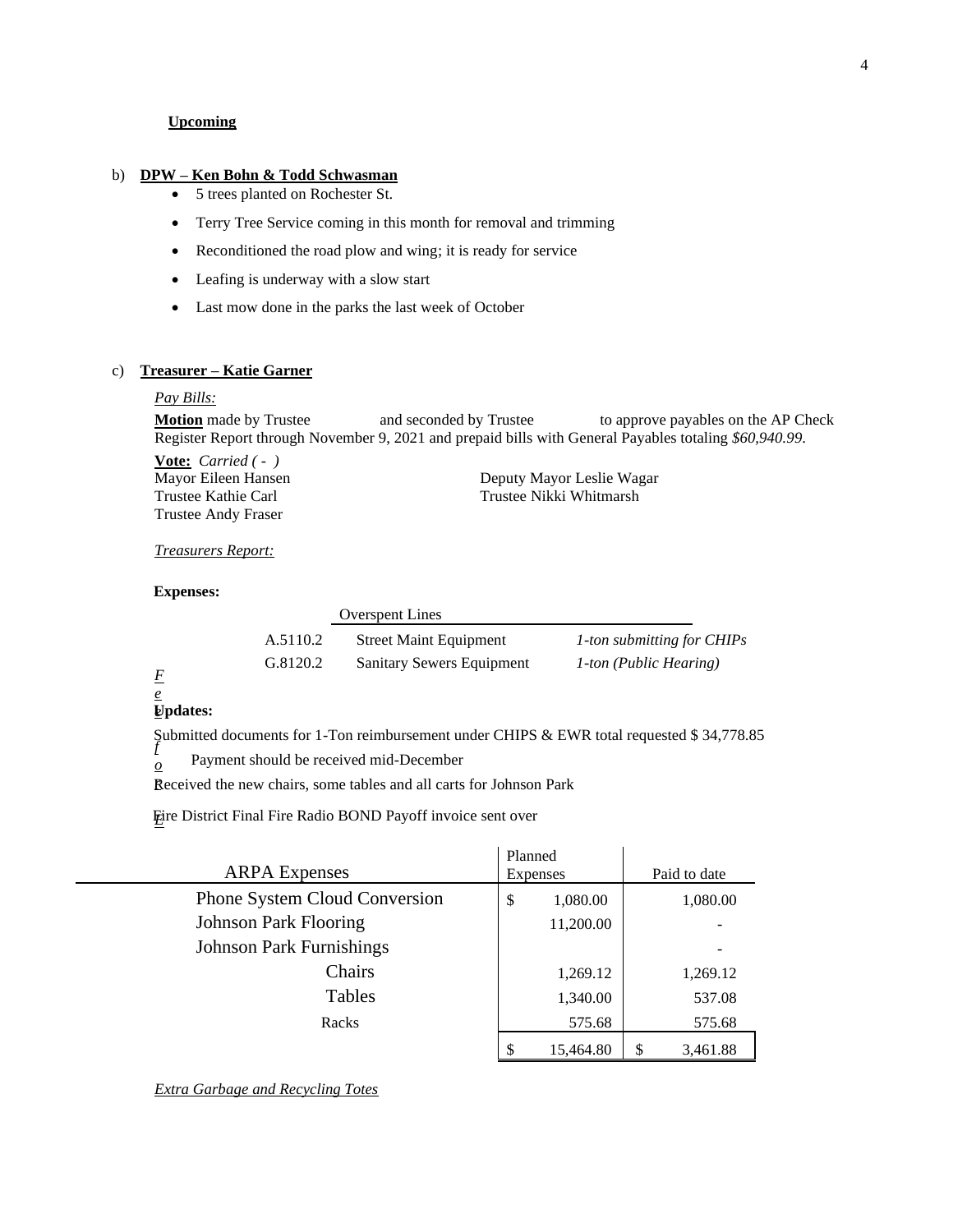**Motion** made by Trustee **and seconded by Trustee** to allow one garbage and one recycling tote per tax parcel that has a dwelling or business, any additional tote will be charged \$80.00 annually starting December 1, 2021. **Vote:** *Carried ( - )* Mayor Eileen Hansen **Deputy Mayor Leslie Wagar** Trustee Kathie Carl Trustee Nikki Whitmarsh

*WSJFD Radio payment*

Trustee Andy Fraser

*COVID Pay*

*AvanGrid* **Vote:** *Carried ( - )* Trustee Andy Fraser

**Motion** made by Trustee **and seconded by Trustee** to allow Mayor Hansen to sign .

Mayor Eileen Hansen Deputy Mayor Leslie Wagar Trustee Kathie Carl Trustee Nikki Whitmarsh

#### d) **Clerk – Anne Hartman**

*Tax Surrender*

16 parcels surrendered to the County totaling \$ 10,485.63, will be paid to Village in April 2022.

*Holiday Office Hours*

Wednesday, November 25, 2021 close at Noon using Personal or Vacation Thursday, November 25, 2021 closed - Holiday Friday, November 26, 2021 closed - Holiday Friday, December 24, 2020 closed - Holiday Friday, December 31, 2021 closed - Holiday

listed above. **Vote:** *Carried ( - )* Trustee Andy Fraser

Monday, December 27, 2021 closed - using Personal or Vacation

**Motion** made by Trustee and seconded by Trustee to close the Village Office for the holidays as

Mayor Eileen Hansen **Deputy Mayor Leslie Wagar** Trustee Kathie Carl Trustee Nikki Whitmarsh

10. **Trustee Reports:**

Deputy Mayor Leslie Wagar – Communications

Trustee Andy Fraser – Grants

Trustee Nikki Whitmarsh – Planning Board/Zoning Board of Appeals

Trustee Kathie Carl - Finance

### 11. **Mayor's Reports - Eileen Hansen**